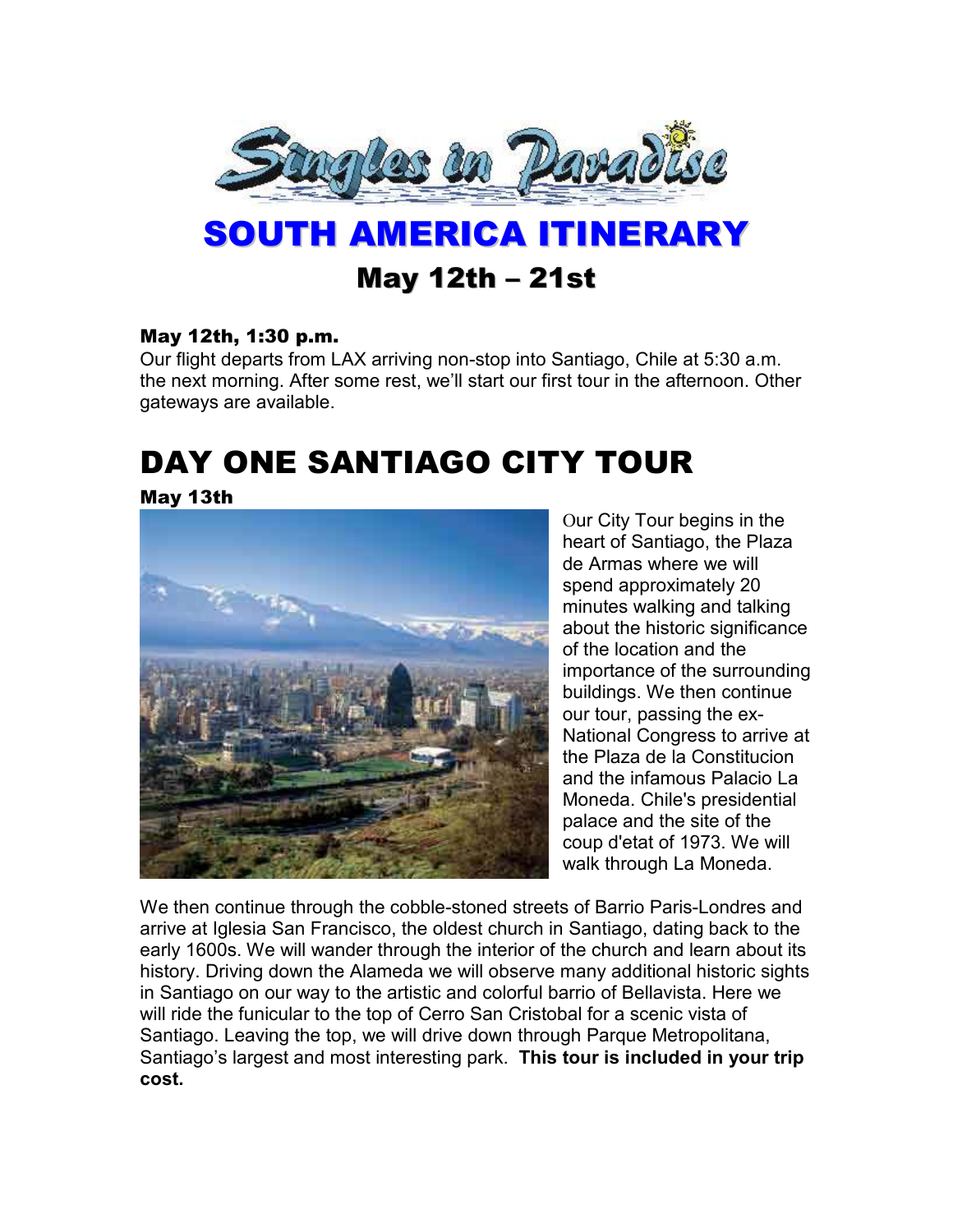## **Bali Hai Folk Show Dinner**

Experience Santiago by night at Bali Folk Show and discover their different foods, wines, live music, and different types of folkloric dances of the Chilean regions. Discover a totally different Santiago by night. Touring around the streets full of lights and the magic of the night, it is possible to appreciate the architectural appeal of the capital.

Arrival to the Bali Hai Restaurant decorated in Polynesian style with replicas of moai statues on the exterior. Here it is possible to find the charm of the wines and the taste of the foods while observing a show with colorful suits, live music and different types of folkloric dances of the Chilean regions. **Cost: \$60** 

http://www.city-discovery.com/santiago/tour.php?id=5799

### DAY TWO – FULL DAY TOUR

#### May 14th,. 8:30 p.m.

VAlley of Colchagua, 2.5 hrs from Santiago. That option is great, a beautiful place, and wineries: Montes, CAsa Lapostolle, Viña Viu Manent, Laura Hartwig etc there is a museum there also to see, lunch 14000 aprox per person but a full menu at the santa cruz hotel.

**Cuisine** Chilean **Hours** Mon-Sat noon-4pm and 7-11pm; Sun noon-4pm **Location** Road to Lolol, Km 27, Around Town **Reservations** Reservations recommended on weekends **Phone** 72/941308 **E-mail** haciendalolol@yahoo.es **Prices** Main courses \$8 (£5.30) **Credit Cards** Not accepted Read more: http://www.frommers.com/destinations/colchaguavalley/D64633.html#ixzz1LP1QQouO

**Cuisine** Chilean **Hours** Tues-Sat 1-4pm and 8-11pm; Sun 1-4pm **Location** Road to Santa Cruz from San Fernando, Km 31, near Cunaco, Around Town **Reservations** Reservations recommended on weekends **Phone** 72/84835 Web site www.panpanvinovino.cl **Prices** Main courses \$8-\$10 (£5.30-£6.70) **Credit Cards** AE, DC, MC, V

Read more: http://www.frommers.com/destinations/colchaguavalley/D64634.html#ixzz1LP1nuSnQ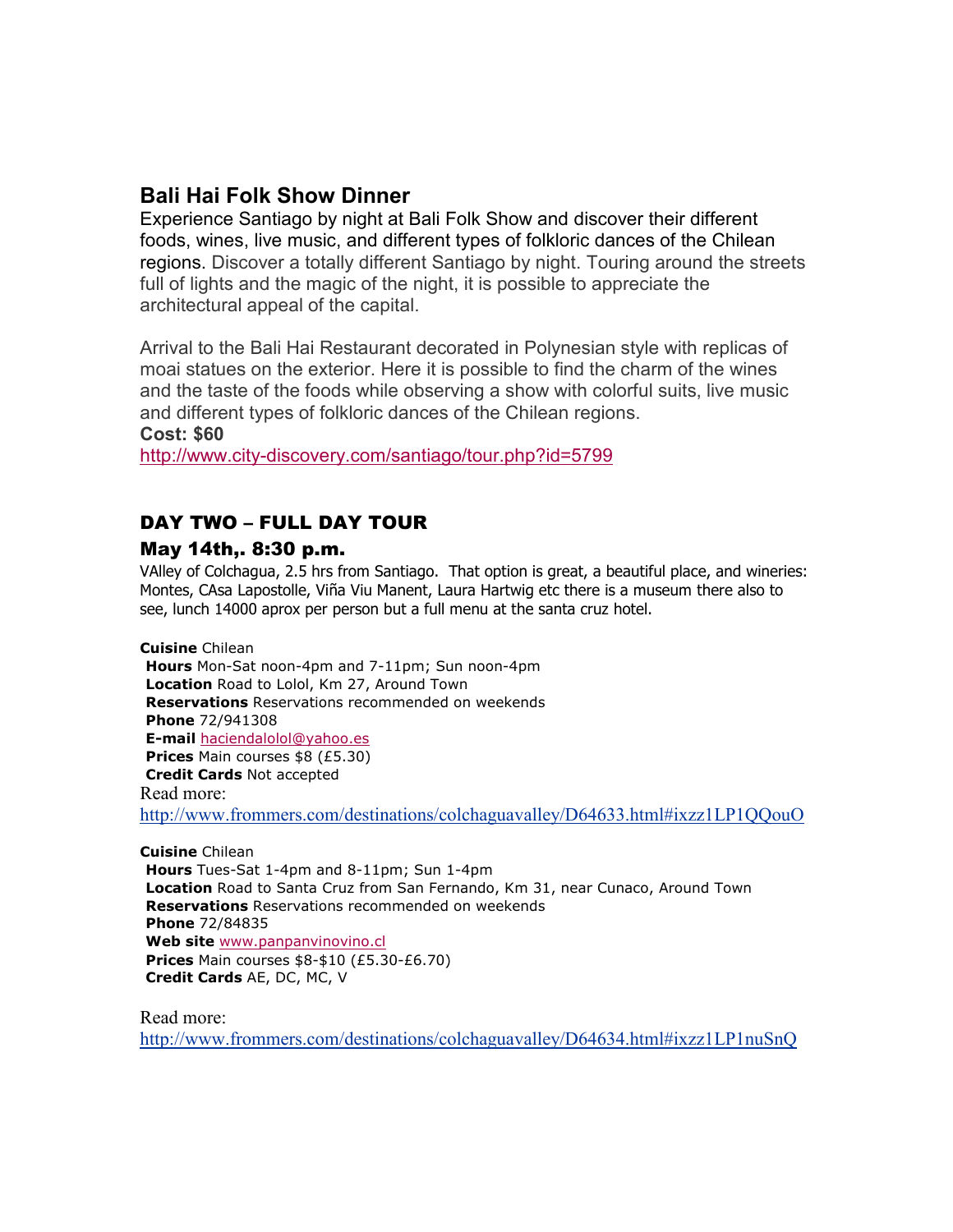## **Coastal Tour to Zapallar and Cachagua**

This tour combines some of the best natural scenery of the central region. First, we will visit the La Campana National Park and walk through a native Chilean Palm Forest near the quaint, rural town of Ocoa. Continuing to the coast, the beach and local seafood market in Maitencillo are our



first stop before continuing to the neighboring town of Cachagua for a visit to a national penguin reserve.

Finally, the breathtaking, rocky coast and crystal clear waters of the Pacific Ocean make for a great invitation to the coastal town of Zapallar. After a stroll on the walkway nestled between the crashing waves and the seaside landscape, we will have a delicious Chilean seafood lunch at a local restaurant on a picturesque bay. After lunch we will have some time to relax on the beach or stroll the lushly landscaped streets of Zapallar.

**COST: \$50** (as long as we can get 20 people for this – reg - \$113. We will have a professional quide with us and if there is more than enough money I will use it to pay for some of the wine tastings. Everyone who sent in their tour choices had picked both of our bus tours. http://www.santiagoadventures.com/tours/zapallar.htm

## DAY THREE – MAY 15TH

#### **TREKKING**

**El Morado Trekking Tour & Baños Colinas Hot Springs** (from 7:30am to 7pm) We will depart from the hotel at 7:30 a.m. for the dramatic peaks of **El Morado National Park** which are less than 2 hours from Santiago at the end of the **Cajón del Maipo**(one of best places to hike, explore and get close up to the glaciers of the Andes). We begin our hike at Baños Morales, heading toward Laguna El Morado, a small lake at 7,874 feet (2,400 meters). After a picnic lunch here, we then continue up the trail until we arrive at the San Francisco Glacier, one of Chile's 29 glaciers that have a considerable impact on its landscape and water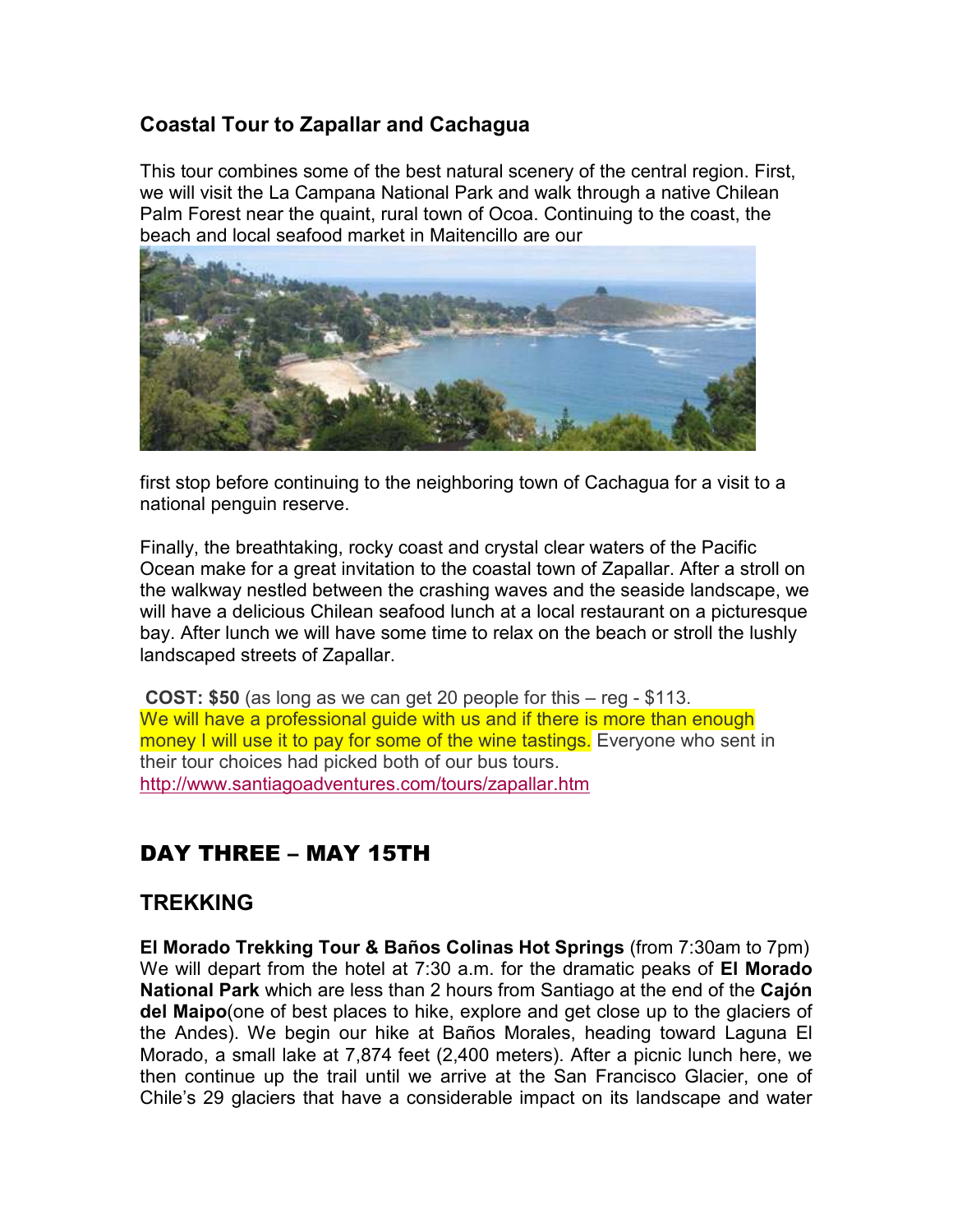supply. Following the same trail, we then head back to Baños Colina where we will enjoy a bath in the hot springs. This tour involves 6 hours of moderate hiking + hot springs. **COST: \$79** - **Meals:** Delicious Picnic Lunch





## DAY FOUR - MAY 16TH

## Tour of Casablanca Vineyards and Valparaiso - Wineries and the Jewel of the Pacific

The Valley of Casablanca is home to more than 25 distinct vineyards and wineries and is particularly famous for its exquisite white wine varieties. Check out the map here. **All of the pushpins are wineries!** Here we'll witness the process of colonial wine making along with a fine demonstration of Chilean folkloric traditions. The city of Valparaíso, declared a UNESCO World Heritage Site, is one of Chile's most important harbors and an increasingly vital cultural center in Latin America. It

holds a vibrant, almost incoherent, architectural background overlooking the Pacific Ocean with an entertaining history you'd be interested to know about.

#### Our first stop is the

Valley of Casablanca, where we'll visit a premium winery and hop on a horse carriage and wander through its extensive vineyards and its gorgeous winery facilities, we'll go back in time when we enter the wine museum where you'll appreciate the artisan wine making process and antique machinery before a tasting of their delicate and various blends of wine and cheese. Here we'll also meet the Chilean Huaso and witness an entertaining folkloric show at the semicircular corral known as the Medialuna, which means half moon, because of its shape. Skilled countrymen will amuse us with their agile maneuvering on horseback in true Chilean rodeo fashion while a folkloric dance group dressed in colorful garments exhibits a fine demonstration of the Cueca, Chile´s national